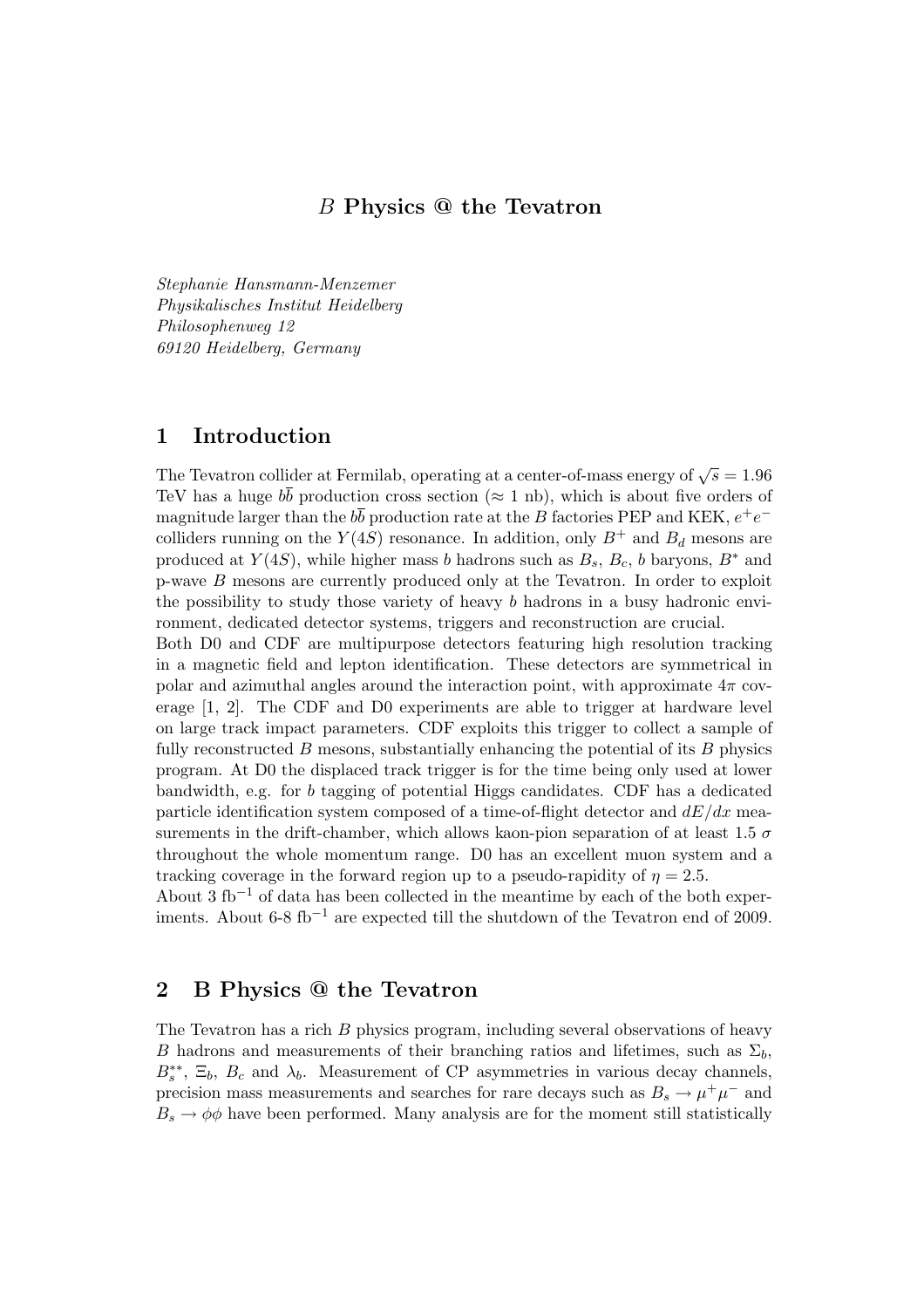limited. However for most of them about a factor 4-6 more data is expected. Thus many more exciting results are to come soon.

At the Argus Symposium only a small selection of these results was presented. Within the context of the 20th anniversary of the discovery of  $B_d$  mixing, the focus was put on the mixing in the  $B_s$  system.

# 3 Observation of  $B_s$  Mixing

The probability P for a  $B_s$  meson produced at time  $t = 0$  to decay as a  $B_s$   $(\overline{B_s})$  at proper time  $t > 0$  is, neglecting effects from  $CP$  violation as well as possible lifetime difference between the heavy and light  $B^0_s$  mass eigenstates, given by

$$
\mathcal{P}_{\pm}(t) = \frac{\Gamma_s}{2} e^{-\Gamma_s t} [1 \pm \cos \Delta m_s t)],\tag{1}
$$

where the subscript "+" ("-") indicates that the meson decays as  $B_s$  ( $\overline{B_s}$ ).  $\Gamma_s$  is the average  $B_s$  decay width and  $\Delta m_s$  the mass difference of the heavy and light  $B_s$ mass eigenstates.

Oscillation has been observed and well established in the  $B_d$  system. The mass difference  $\Delta m_d$  is measured to be [3]

$$
\Delta m_d = 0.505 \pm 0.005 \text{ ps}^{-1}.
$$
 (2)

In the  $B_s$  system oscillation has been observed, too. However till winter 2006 all attempts to measure  $\Delta m_s$  have only yielded a combined lower limit on the mixing frequency of  $\Delta m_s > 14.5 \text{ ps}^{-1}$  @ 95 % confidence level (C.L.). Indirect fits constraint  $\Delta m_s$  to be below 24 ps<sup>-1</sup> @ 95 % C.L. within the Standard Model (SM). In March 2006 the D0 collaboration presented the first double sided 90 % C.L. limit [4] and CDF shortly afterwards presented the first precision measurement of  $\Delta m_s$ , with a significance of the signal of about 3  $\sigma$  at that time [5]. Just a few months later the CDF collaboration updated their result using the very same data, but improved analysis technics and announced the observation of the  $B_s - \overline{B_s}$  mixing frequency [6]. In this chapter we will focus on this analysis, which is based on 1 fb<sup>-1</sup> of data.

The canonical B mixing analysis proceeds as follows. The flavor of the  $B_s$  meson at decay time is determined from the charges of the reconstructed decay products in the final state. The proper is determined from the displacement of the  $B_s$  decay vertex with respect to the primary vertex, and the  $B_s$  transverse momentum. The transverse plane is here defined with respect to the proton beam. Finally, the socalled tagging algorithms deduce the  $B<sub>s</sub>$  production flavor, in order to classify the meson as mixed or unmixed. Then the asymmetry can be measured:

$$
\mathcal{A}(t) \equiv \frac{N(t)_{unmixed} - N(t)_{mixed}}{N(t)_{unmixed} + N(t)_{mixed}} = \mathcal{D}\cos(\Delta m_s t),\tag{3}
$$

where  $N(t)$  are the time-dependent rates for mixed and unmixed  $B_s$  decays.  $\mathcal D$  is the so-called dilution, a damping term which is related to imperfect tagging. It is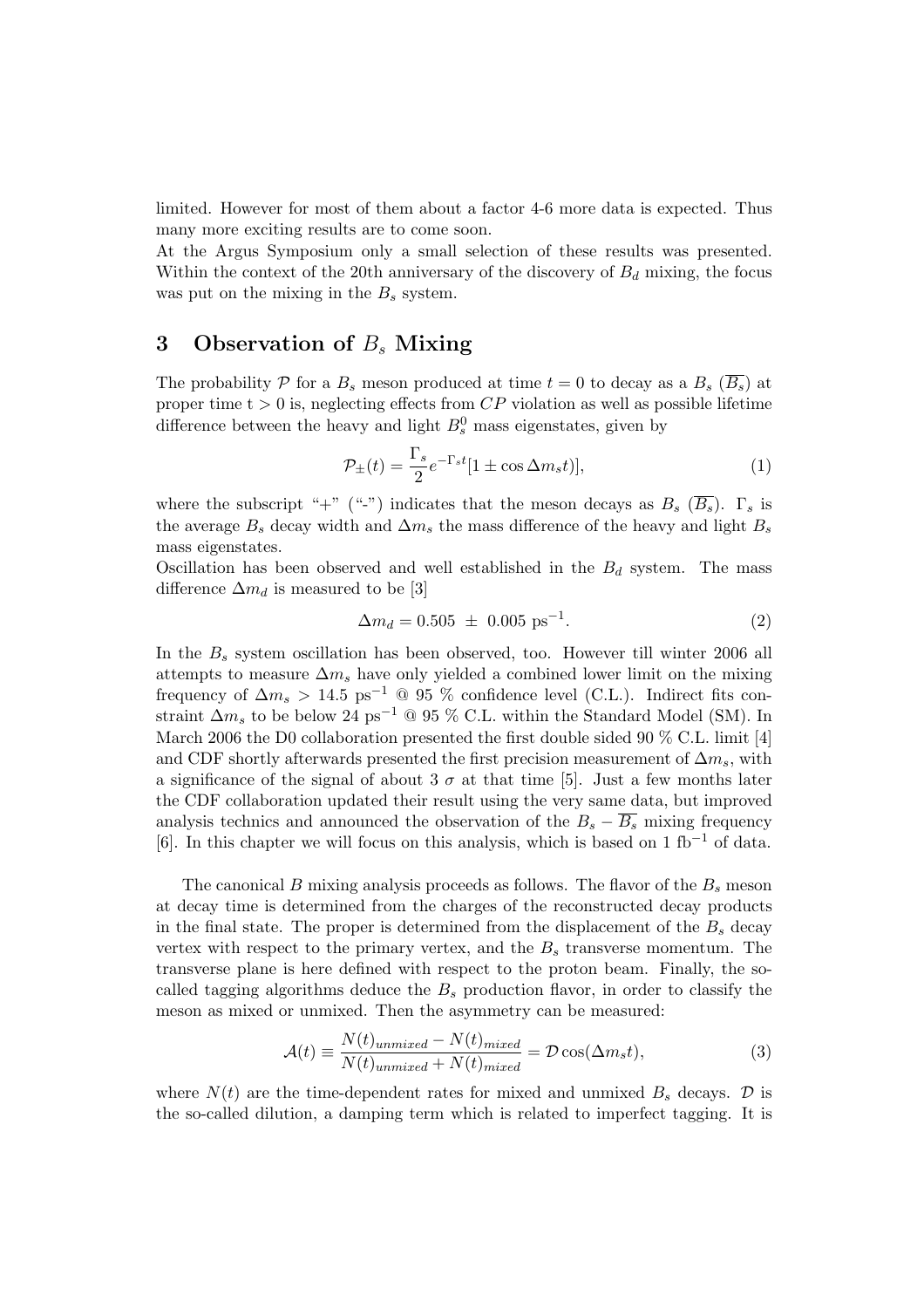defined as  $\mathcal{D} = 1 - P_w$ , where  $P_w$  is the probability for a wrong tag. The significance  $S$  of a mixing signal is given by:

$$
S = \sqrt{\frac{\epsilon D^2}{2}} \sqrt{\frac{S}{S+B}} e^{-\frac{(\Delta m_s \sigma_{ct})^2}{2}}
$$
(4)

S and B are the rates of signal and background events respectively.  $\epsilon \mathcal{D}^2$  is the figure of merit for the flavor tagging, where  $\epsilon$  is the efficiency to actually apply a tag to a given  $B_s$  candidate.  $\sigma_{ct}$  is the proper decay time resolution. Especially at large  $\Delta m_s$  values a high proper time resolution is crucial for this analysis.

### 3.1 Signal Yields

CDF studied fully and partial reconstructed hadronic and semileptonic  $B_s$  candidates in events collected by the displaced track trigger. About 2000 candidates are fully reconstructed in the cleanest, so-called golden mode  $B_s \to D_s(\phi \pi) \pi$ . About 3200 partially reconstructed  $B_s$  candidates coming from  $B_s \to D_s^*(\phi \pi) \pi$ and  $B_s \to D_s(\phi \pi) \rho$  are reconstructed with the same signal signature. Those events have slightly worse proper decay time resolution, due to  $\gamma$  or  $\pi^0$ , which escaped reconstruction. 3600  $B_s$  candidates are fully reconstructed in additional modes. Neural network technics have been used to enhance signal yield and to improve signal/background ratio.

A large sample of 61.500 semileptonic  $B_s \to \ell D_s X$  candidates has been studied. Due to missing momentum of the non reconstructed particles in this decay a correction factor derived in Monte Carlo, has been applied to scale the  $\ell D_s$  momentum:

$$
ct = \frac{L_{xy}M(B_s)}{p_T(B_s)} = \frac{L_{xy}M(B)}{p_T(\ell D_s)} * k.
$$
\n<sup>(5)</sup>

The spread of the  $k$  factor distribution limits the proper time resolution. The invariant  $\ell D_s$  mass is a good variable, to split the data set in samples of different k factor distributions and thus to enhance the significance of the analysis. (Fig. 1).

#### 3.2 Decay Length Resolution

One of the critical input to the analysis is the proper decay time resolution. It is the limiting factor of the sensitivity at large  $\Delta m_s$  values.  $\sigma_{ct}$  has been measured directly on data. CDF exploits prompt  $D$  decays plus tracks from the primary vertex to mimic all B decay topologies studied in this analysis. On an event-by-event basis, the decay time resolution is predicted, taking into account dependences on several variables, such as isolation, vertex  $\chi^2$  etc. The mean  $\sigma_{ct}$  for hadronic events is 26  $\mu$ m and for semileptonic events about 45  $\mu$ m.

### 3.3 Flavor Tagging

Two type of flavor tags can be applied: opposite-side and same-side tags. Oppositeside tags infer the production flavor of the  $B_s$  from the decay products of the  $B$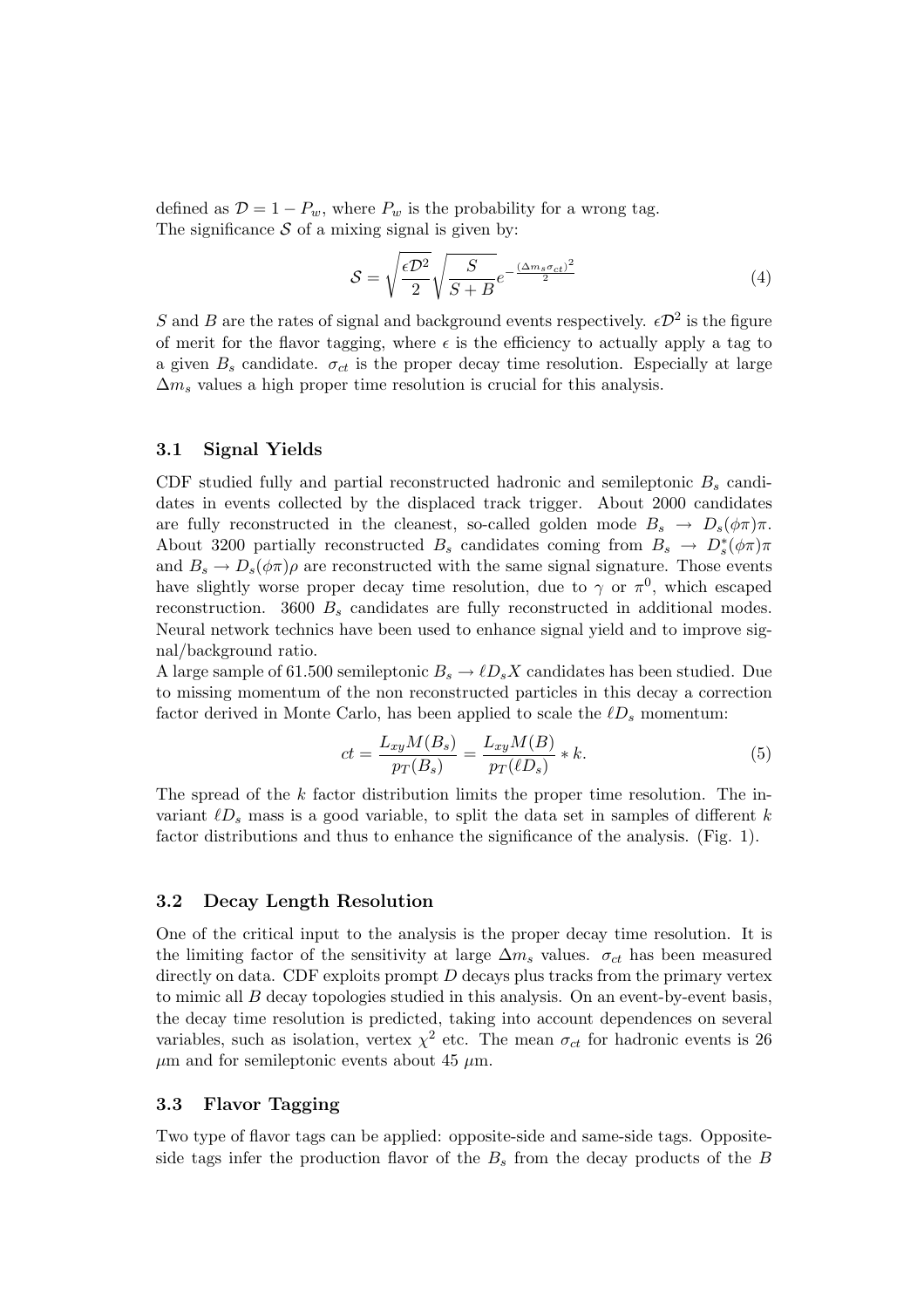

Figure 1: Left: Invariant mass of  $B_s \to D_s(\phi \pi) \pi$  candidates. Right: k factor distribution for several  $\ell D_s$  mass values for semileptonic and partially reconstructed hadronic decays.

hadron produced from the other b quark in the event. A tagging performance of  $\epsilon \mathcal{D}^2 = 1.8\%$  has been calibrated on kinematically similar  $B^+$  and  $B_d$  decays. This value has to be compared to  $\epsilon \mathcal{D}^2$  of about 30% at the B factories.

Same-side flavor tags are based on the charge of kaons produced in the fragmentation of the signal  $B_s$  meson. Contrary to the opposite-side tagging algorithms, its performance can not be calibrated on data. One has to rely on Monte Carlo samples till a significant  $B_s$  mixing signal has been established. Exploiting the particle identification system of the CDF detector, the same-side tagging algorithm yields a performance of  $\epsilon \mathcal{D}^2 = 3.7/4.8 \%$  for hadronic and semileptonic modes respectively. Thus the same-side tags enlarge the tagging power by a factor of 3-4!

#### 3.4 Fit and Results

An unbinned maximum likelihood fit is utilized to search for  $B_s - \overline{B_s}$  oscillations. The likelihood combines mass, proper decay time, proper decay time resolution and flavor tagging information for each candidate. Separate probability density functions are used to describe signal and each type of background. The amplitude scan method [7] was used to search for oscillations. This procedure corresponds to a Fourier transformation of the proper time space into the frequency space. In the case of infinite statistics and perfect resolution, it is expected to find an amplitude  $\mathcal{A} = 1$  for the true value of  $\Delta m$  and  $\mathcal{A} = 0$  otherwise.

The amplitude scan of the CDF data is consistent with unity around  $\Delta m_s = 17.75 \text{ ps}^{-1}$ (Fig. 2). For all other  $\Delta m_s$  values, it is consistent with zero. Toy experiments evaluated the probability of tagged data to produce a maximum likelihood value higher than the one in data at any value of  $\Delta m_s$ . It was found to be smaller than 8  $\times$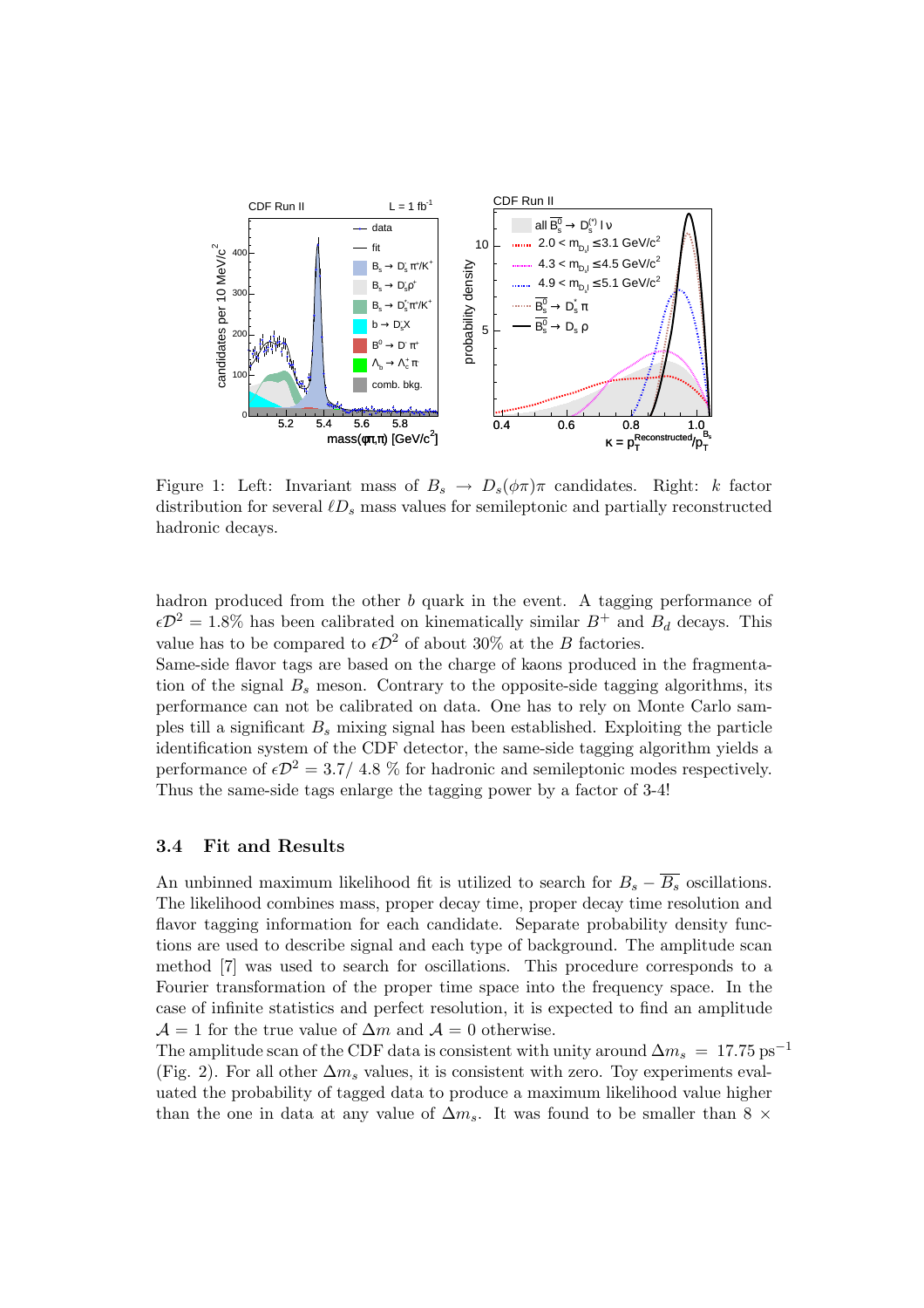$10^{-8}$ , which corresponds to a 5.4  $\sigma$  signal. The fit for  $\Delta m_s$  results in

$$
\Delta m_s = 17.77 \pm 0.10 \text{ (stat.)} \pm 0.07 \text{ (syst) ps}^{-1}. \tag{6}
$$

The dominant contributions to the systematic uncertainties come from uncertainties on the absolute scale of the decay time measurement.

The  $B_s - \overline{B_s}$  oscillations are displayed in Fig. 2. Candidates in the hadronic sample are collected in five bins of proper decay time modulo  $2\pi/\Delta m_s$ . The curve corresponds to a cosine wave with amplitude equal to 1.28, which is the fitted value in the hadronic sample.



Figure 2: Left: Combined amplitude scan of hadronic and semileptonic modes. Right: The  $B_s - \overline{B_s}$  oscillation signal (only hadronic modes) measured in five bins of proper decay time modulo the measured oscillation period  $2\pi/\Delta m_s$ . This plot does not contain the full statistic of this analysis.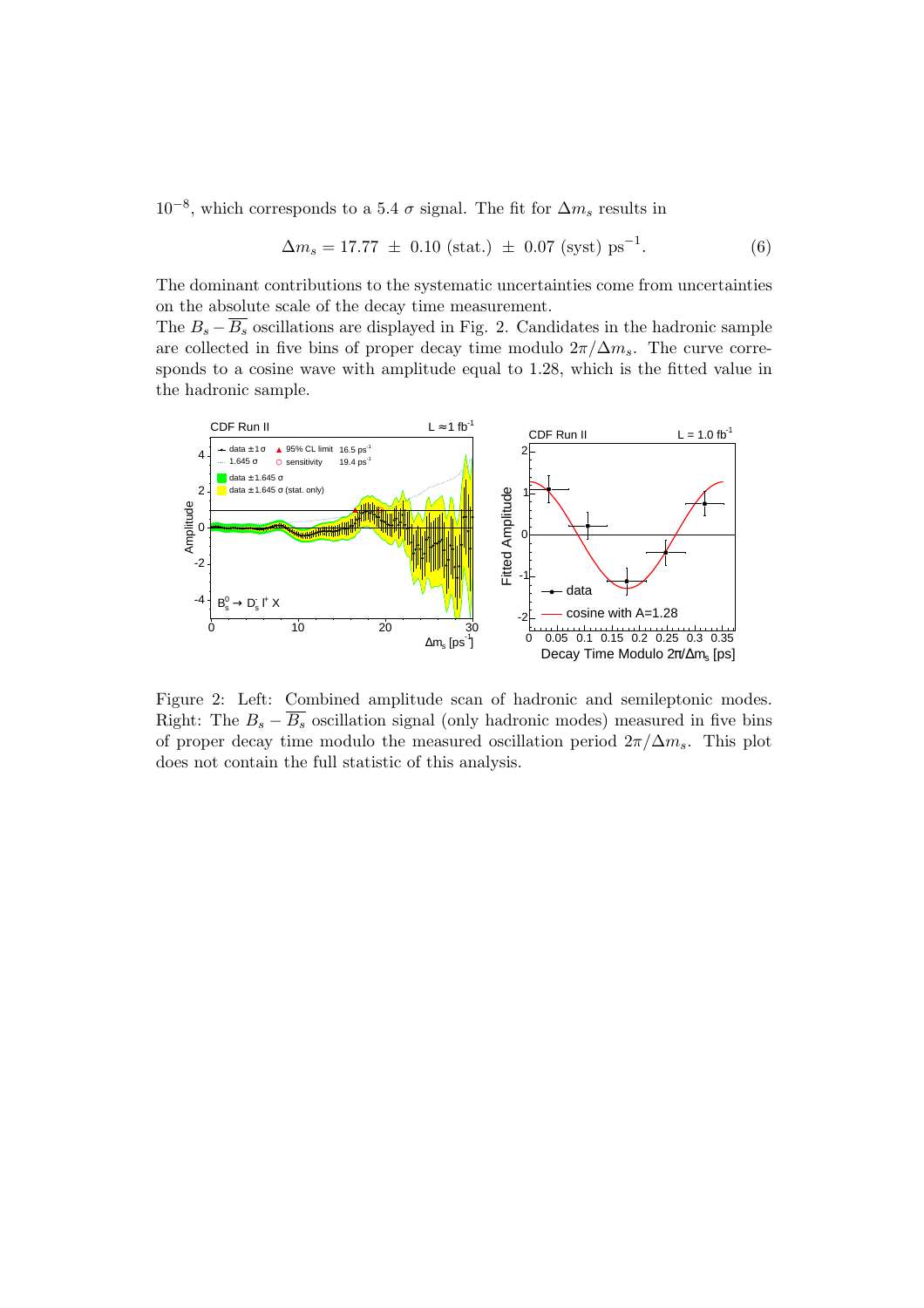## 4  $B_s$  Lifetime Difference & Mixing Phase

Beside the mass difference  $\Delta m_s$ , there are two more parameters which determine the  $B_s$  system. Those are the decay width difference of the heavy and light  $B_s$ mass eigenstates  $\Delta\Gamma_s = \Gamma_L - \Gamma_H$  and the mixing phase  $\phi_s$ . While the first one is expected to be sizeable with in the SM  $(\Delta\Gamma_s/\Gamma_s \approx 15\%)$  the phase  $\phi_s^{SM}$  is predicted to be small [8]. Thus to a good approximation the two mass eigenstates are CP eigenstates. New phenomena may introduce a non-vanishing mixing phase  $\phi_s^{NP}$ , leading to a reduction of the observed  $\Delta\Gamma_s$  compared to the SM prediction:  $\Delta\Gamma_s = \Delta\Gamma_s^{SM} \times |\cos(\phi_s^{SM} + \phi_s^{NP})|.$ 

Several analysis have been performed at the Tevatron, to access  $\Delta\Gamma_s$  and/or  $\phi_s$ :  $B_s \to K^+K^-$  is a pure CP even state. Assuming a small CP violating phase, the measurement of the lifetime in this final state directly corresponds to the measurement of the lifetime of the  $B<sub>s</sub>$ (light), which can then be compared to measurements of lifetimes in flavor specific eigenstates [3].

The untagged decay rate asymmetry in semileptonic  $B_s$  decays  $(A_{SL}^s)$  is another handle on the mixing parameters of the  $B_s$  system [9]:

$$
A_{SL}^s = \frac{\Delta \Gamma_s}{\Delta m_s} \tan(\phi_s) \tag{7}
$$

A third approach is the measurement of the branching ration of  $B_s \rightarrow D_s^{(*)} D_s^{(*)}$ . This decay is predominantly CP even [10] and gives the largest contribution in the lifetime difference between the  $B_s$ (heavy) and  $B_s$ (light). The following relation can be obtained [8]:

$$
2 * BR(B_s \to D_s^{(*)} D_S^{(*)}) \approx \frac{\Delta \Gamma_s}{\cos(\phi_s) \Gamma_s} [1 + O(\frac{\Delta \Gamma}{\Gamma_s})]. \tag{8}
$$

The decay  $B_s \to J/\Psi \phi$ , through the quark process  $b \to c\bar{c}s$ , gives rise to both  $CP$  even and  $CP$  odd final states. It is possible to separate the two  $CP$  components of this decay, and thus to measure the lifetime difference, through a simultaneous study of the time evolution and the angular distributions of the decay products of the  $J/\Psi$  and the  $\phi$  meson. Moreover, with a sizeable lifetime difference, there is a sensitivity to the mixing phase through the interference terms between the CP even and CP odd waves. This later analysis is rather complex, however it is a very promising approach. The relatively high branching ratio of the decay  $B_s \to J/\Psi \phi$ will allow a significant simultaneous measurement of  $\Delta\Gamma_s$  and  $\phi_s$ .

Both the CDF and D0 collaboration presented preliminary results of this analysis.

Figure 3 shows the projection of the fit result onto the proper decay time distribution and onto  $\cos \theta$ , one of the transversity angles<sup>1</sup> for the D0 analysis.

Both experiments demonstrated the capability to perform this analysis, however

<sup>&</sup>lt;sup>1</sup>For a detailed definition of the transversity angles see [11]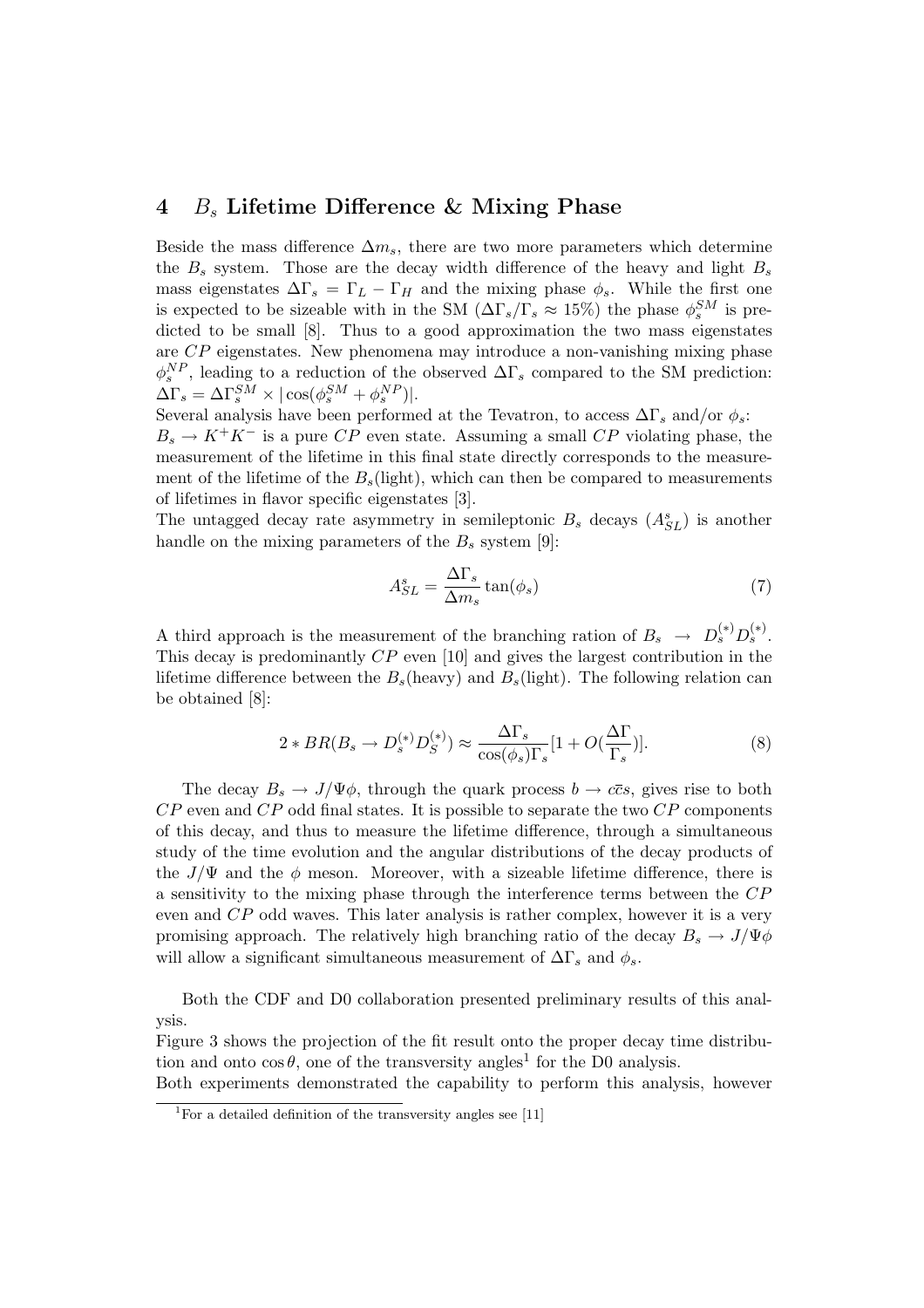

Figure 3: Lifetime and transversity angle distribution for CP even and CP odd  $B_s \rightarrow J/\Psi \Phi$  decays of the D0 analysis.

sensitivity is still statistical limited by. While D0 performed a simultaneous fit of  $\Delta\Gamma_s$  and  $\phi_s$ , CDF quote only  $\Delta\Gamma_s$  results with  $\phi_s$  fixed to SM expectations:

$$
\Delta\Gamma_s = 0.17 \pm 0.09 \text{ (stat.)} \pm 0.02 \text{ (syst.)} \text{ ps}^{-1} \text{ (D0)} \tag{9}
$$

$$
\phi_s = -0.79 \pm 0.56 \text{ (stat.)}^{+0.14}_{-0.01} \text{ (syst.)} \text{ (D0)} \tag{10}
$$

$$
\Delta\Gamma_s = 0.076^{+0.059}_{-0.063} \text{ (stat.)} \pm 0.006 \text{ (syst.)} \text{ ps}^{-1} \text{ (CDF)} \tag{11}
$$

The analysis are based on 1.7 and 1.0 fb<sup>-1</sup> of data respectively. Figure 4 shows the allowed ranges in  $\Delta\Gamma_s/\phi_s$  space. Improvement in this analysis will come from additional data and the use of flavour tagging. Performing the analysis separately for  $B_s$  and  $\overline{B_s}$  candidates with the given flavour tagging performance will reduce the statistical uncertainties of the analysis by an additional factor of 1.5. If  $\Delta\Gamma_s/\Gamma_s$  is around the expected value of 15%, the Tevatron experiments have a good chance to establish a significant non-zero  $\Delta\Gamma_s$  before the LHCb will take over. However the first significant measurement of  $\phi_s$  is most likely to be performed at LHCb.

## 5 Summary

The Tevatron has a rich and exciting B physics program. The key to select interesting events out of the huge background in an hadronic environment is the trigger system.

CDF and D0 have proven the capability to perform high precision measurements at a hadron collider. Among those are the observation of the  $B_s$  mixing frequency:

$$
\Delta m_s = 17.77 \pm 0.10 \text{ (stat.)} \pm 0.07 \text{ (syst) ps}^{-1}
$$
 (12)

and the discovery of several B hadrons, such as  $\Sigma_b$ ,  $\Xi_b$  and  $B_s^{**}$ .

Only a fifth of the data expected from the Tevatron has been analyzed sofar. Thus